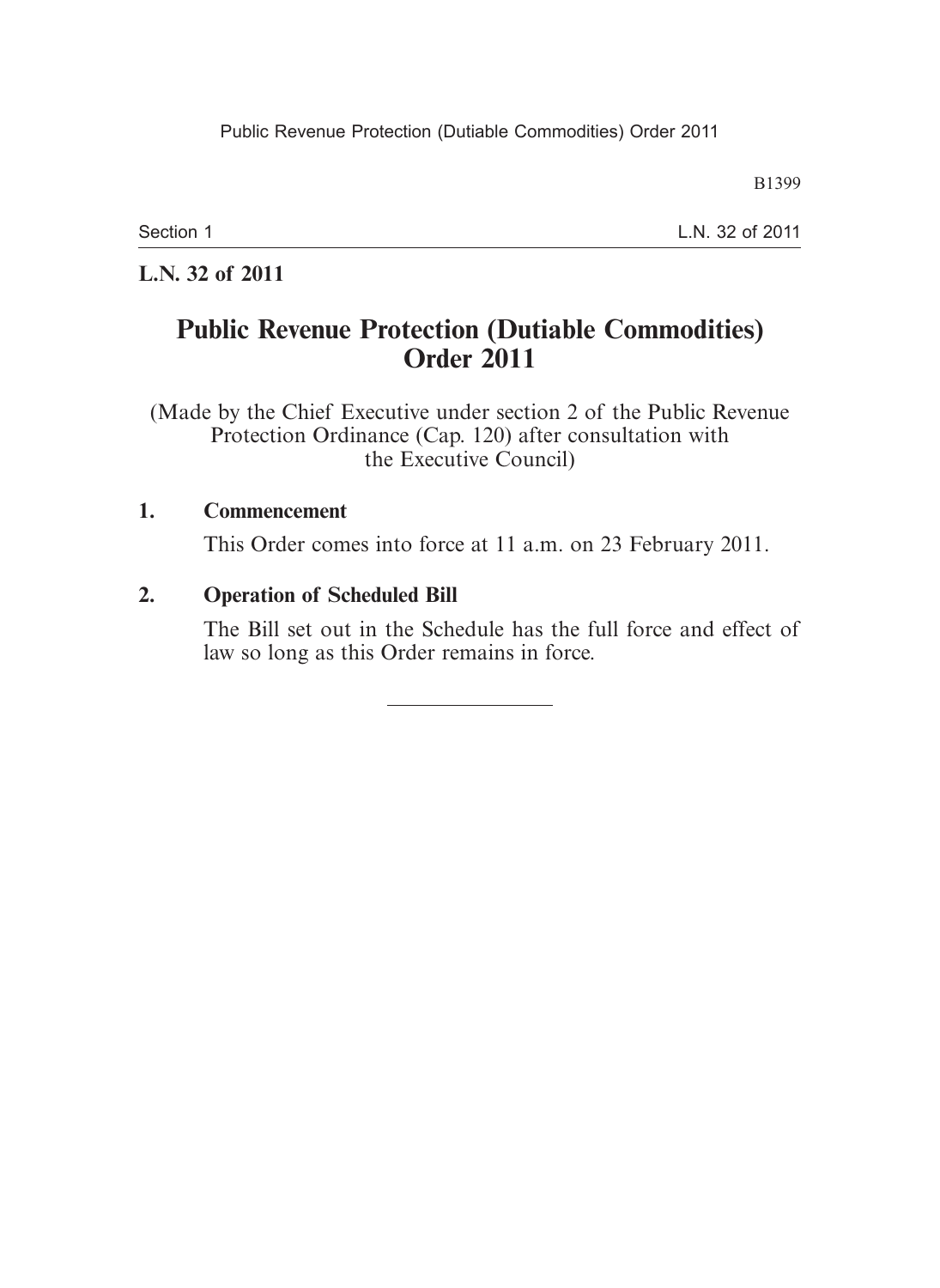**Schedule** 

B1401

L.N. 32 of 2011

# **Schedule** [s. 2]

# A BILL

# To

Amend the Dutiable Commodities Ordinance to give effect to the proposal in the Budget introduced by the Government for the 2011–2012 financial year to increase the rates of duty on various types of tobacco.

Enacted by the Legislative Council.

#### **1. Short title and commencement**

- (1) This Ordinance may be cited as the Dutiable Commodities (Amendment) Ordinance 2011.
- (2) This Ordinance is deemed to have come into operation at 11 a.m. on 23 February 2011.

#### **2. Dutiable Commodities Ordinance amended**

The Dutiable Commodities Ordinance (Cap. 109) is amended as set out in section 3.

#### **3. Schedule 1 amended**

(1) Schedule 1, Part II, paragraph 1(a)—

**Repeal**

 $\cdot$  (1.206")

#### **Substitute**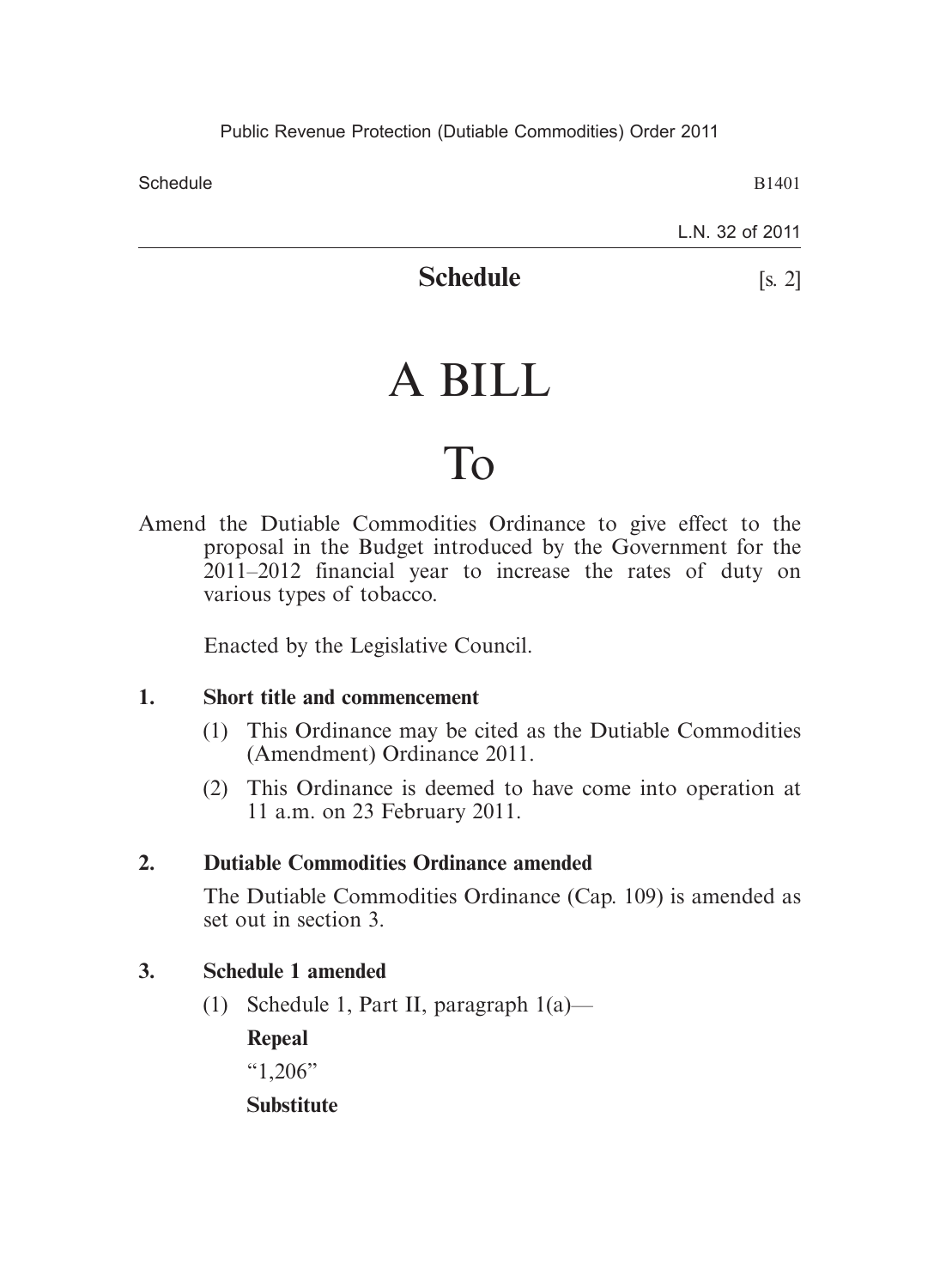Schedule

B1403

L.N. 32 of 2011

"1,706".

(2) Schedule 1, Part II, paragraph 1(b)—

## **Repeal**

"1,553/kg"

### **Substitute**

"2,197/kg".

(3) Schedule 1, Part II, paragraph 1(c)—

## **Repeal**

"296/kg"

### **Substitute**

"419/kg".

(4) Schedule 1, Part II, paragraph 1(d)—

# **Repeal**

" $1,461/kg"$ 

# **Substitute**

"2,067/kg".